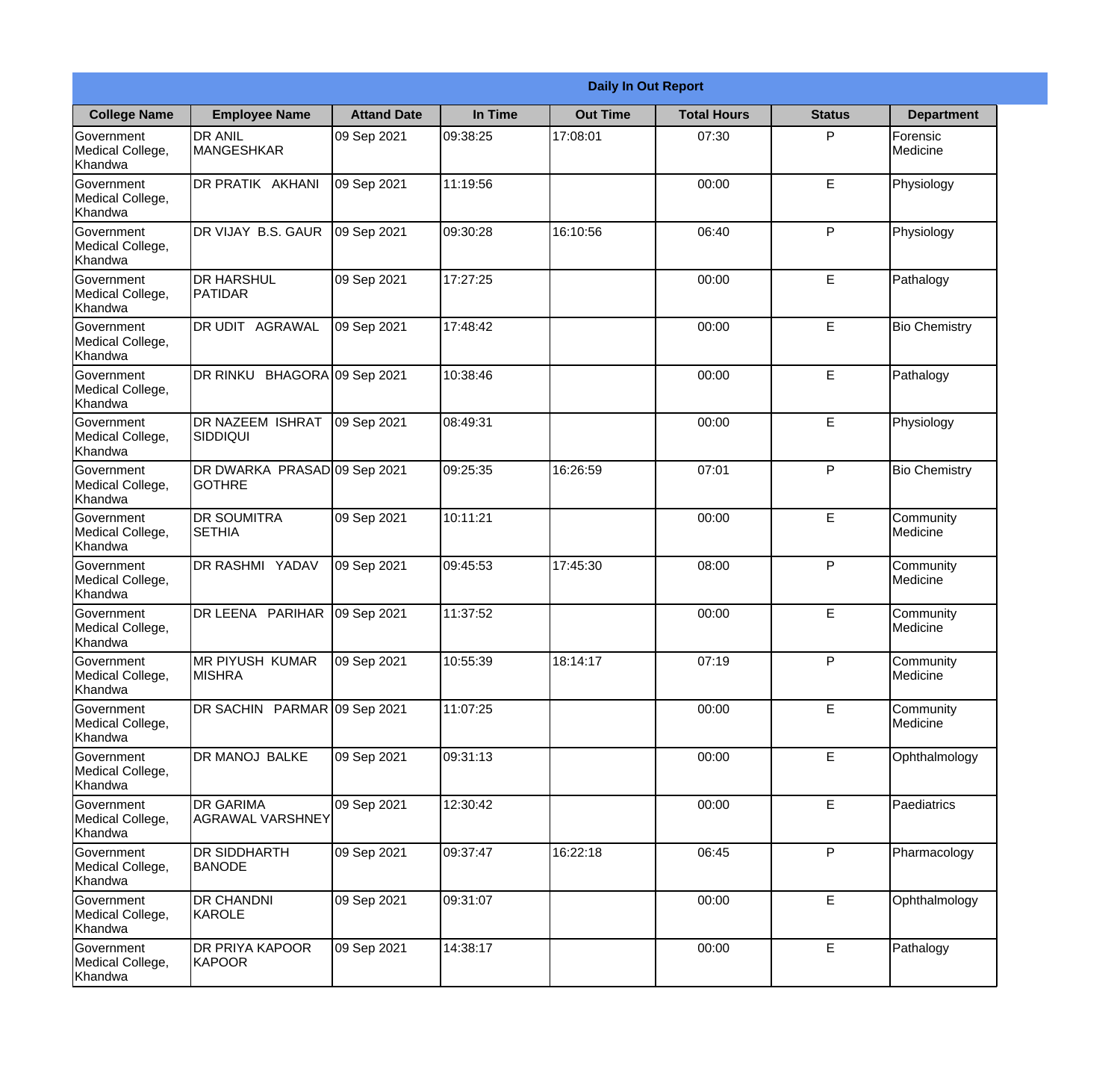| <b>Designation</b>                  | <b>Category</b>     |
|-------------------------------------|---------------------|
| <b>Assistant Professor</b>          | Para Clinical       |
| <b>Assistant Professor</b>          | Non Clinical        |
| Associate Professor Non Clinical    |                     |
| <b>Assistant Professor</b>          | Para Clinical       |
| Associate Professor Non Clinical    |                     |
| <b>Assistant Professor</b>          | Para Clinical       |
| Professor                           | <b>Non Clinical</b> |
| Demonstrator/Tutor   Non Clinical   |                     |
| <b>Assistant Professor</b>          | Para Clinical       |
| <b>Assistant Professor</b>          | Para Clinical       |
| <b>Assistant Professor</b>          | Para Clinical       |
| Statistician                        | Para Clinical       |
| Assistant Professor   Para Clinical |                     |
| Assistant Professor   Clinical      |                     |
| Associate Professor Clinical        |                     |
| Associate Professor   Para Clinical |                     |
| <b>Assistant Professor</b>          | IClinical           |
| Demonstrator/Tutor   Para Clinical  |                     |

## **Daily In Out Report**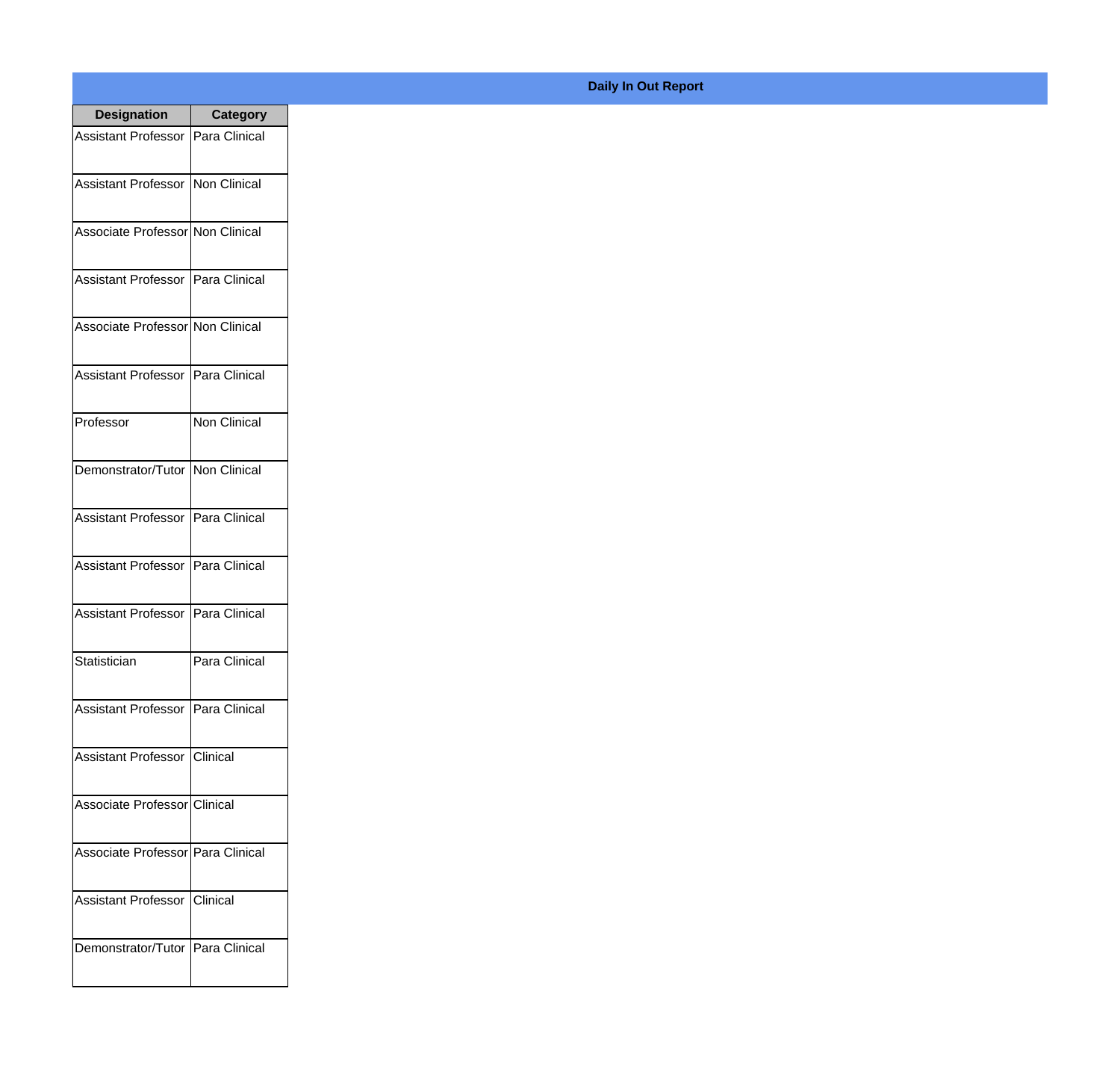|                                                  |                                                       |             |          |          | <b>Daily In Out Report</b> |   |                             |
|--------------------------------------------------|-------------------------------------------------------|-------------|----------|----------|----------------------------|---|-----------------------------|
| Government<br>Medical College,<br>Khandwa        | <b>DR SAPNA</b><br><b>MAHESHRAM</b>                   | 09 Sep 2021 | 10:59:08 |          | 00:00                      | E | Community<br>Medicine       |
| Government<br>Medical College,<br>Khandwa        | <b>DR NISHA</b><br><b>KAITHWAS</b>                    | 09 Sep 2021 | 10:28:18 | 13:24:05 | 02:56                      | P | Psychiatry                  |
| Government<br>Medical College,<br>Khandwa        | DR SHAIKH M.KHALIQ 09 Sep 2021                        |             | 11:55:44 |          | 00:00                      | E | <b>Bio Chemistry</b>        |
| Government<br>Medical College,<br>Khandwa        | <b>DR RAJU</b>                                        | 09 Sep 2021 | 17:51:03 |          | 00:00                      | E | Forensic<br>Medicine        |
| <b>Government</b><br>Medical College,<br>Khandwa | <b>DR SITARAM</b><br><b>SOLANKI</b>                   | 09 Sep 2021 | 10:15:46 | 18:39:03 | 08:24                      | P | Forensic<br>Medicine        |
| Government<br>Medical College,<br>Khandwa        | <b>DR RANJEET</b><br><b>BADOLE</b>                    | 09 Sep 2021 | 10:06:24 | 16:11:09 | 06:05                      | P | <b>General Medicine</b>     |
| <b>Government</b><br>Medical College,<br>Khandwa | <b>DR ARUN KUMAR</b><br>PARGI                         | 09 Sep 2021 | 12:02:02 |          | 00:00                      | E | <b>General Surgery</b>      |
| Government<br>Medical College,<br>Khandwa        | <b>DR ASHOK</b><br><b>BHAUSAHEB NAJAN</b>             | 09 Sep 2021 | 09:46:02 |          | 00:00                      | E | Forensic<br>Medicine        |
| Government<br>Medical College,<br>Khandwa        | <b>DR NITESHKUMAR</b><br>KISHORILAL<br><b>RATHORE</b> | 09 Sep 2021 | 16:31:50 |          | 00:00                      | E | Pharmacology                |
| <b>Government</b><br>Medical College,<br>Khandwa | <b>DR SANGEETA</b><br><b>CHINCHOLE</b>                | 09 Sep 2021 | 10:42:25 |          | 00:00                      | E | Physiology                  |
| Government<br>Medical College,<br>Khandwa        | DR SUNIL BAJOLIYA                                     | 09 Sep 2021 | 10:09:37 |          | 00:00                      | E | OTO-Rhiono-<br>Laryngology  |
| Government<br>Medical College,<br>Khandwa        | DR NISHA MANDLOI<br><b>PANWAR</b>                     | 09 Sep 2021 | 09:48:21 | 15:32:27 | 05:44                      | P | Obstetrics &<br>Gynaecology |
| Government<br>Medical College,<br>Khandwa        | DR NANDINI DIXIT                                      | 09 Sep 2021 | 12:03:32 |          | 00:00                      | E | Paediatrics                 |
| Government<br>Medical College,<br>Khandwa        | <b>DR JITENDRA</b><br>AHIRWAR                         | 09 Sep 2021 | 10:10:33 | 17:21:51 | 07:11                      | P | Pathalogy                   |
| Government<br>Medical College,<br>Khandwa        | <b>DR MUKTESHWARI</b><br><b>GUPTA</b>                 | 09 Sep 2021 | 11:05:20 |          | 00:00                      | E | Pharmacology                |
| Government<br>Medical College,<br>Khandwa        | DR PURTI AGARWAL<br>SAINI                             | 09 Sep 2021 | 08:03:38 |          | 00:00                      | E | Pathalogy                   |
| Government<br>Medical College,<br>Khandwa        | DR YASHPAL RAY                                        | 09 Sep 2021 | 10:49:04 |          | 00:00                      | E | Anatomy                     |